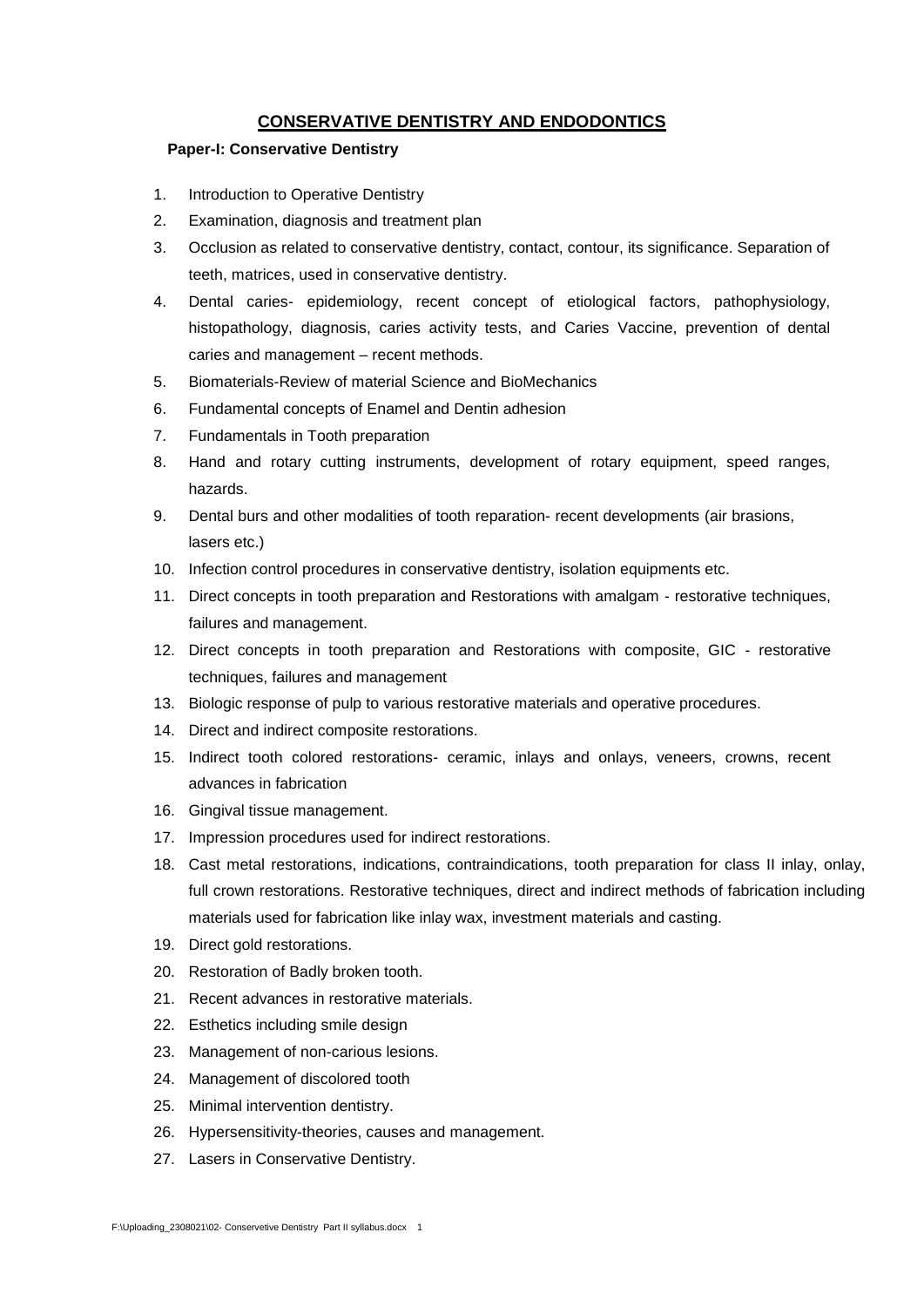- 28. CAD-CAM in restorative dentistry.
- 29. Digital imaging and its applications in restorative dentistry.
- 30. Clinical Photography.
- 31. 3D Printing in Conservative Dentistry and Endodontics

#### **Paper-II: Endodontics**

- 1. Anatomy and Morphology of tooth and their root canal systems
- 2. Structure and function of Pulp Dentin Complex
- 3. Microbial and Non Microbial etiology of Endodontic Diseases
- 4. Rationale of endodontics.
- 5. Dental innervations and pain of pulpal origin
- 6. Pulp and periapical pathology.
- 7. Pathobiology of periapex.
- 8. Pulp and periapical pathology.
- 9. Pathobiology of periapex.
- 10. Diagnostic procedures Orofacial dental pain emergencies: endodontic diagnosis and management, recent advances used for diagnosis.
- 11. Imaging devices and techniques: Analog Radiology, Digital Radiology, MRI and Ultrasound, CBCT in endodontic practice.
- 12. Imaging Interpretation
- 13. Case selection and treatment planning.
- 14. Endodontic microbiology.
- 15. Infection control procedures used in Endodontics (aseptic techniques such as rubber dam, sterilization of instruments etc.)
- 16. Preparation for treatment
- 17. Management of pain , fear and anxiety in Endodontic patients
- 18. Vital Pulp therapies
- 19. Access cavity preparation objectives and principles
- 20. Endodontic instruments and instrumentation recent developments, detailed description of hand, rotary, sonic, ultra sonic etc.
- 21. Working length determination of root canal system with recent developments.
- 22. cleaning and shaping of root canal system and recent developments in techniques of canal preparation.
- 23. Root canal irrigants and latest developments
- 24. Intra canal medicaments and recent advancements
- 25. Obturation of root canal system materials, techniques and recent advances.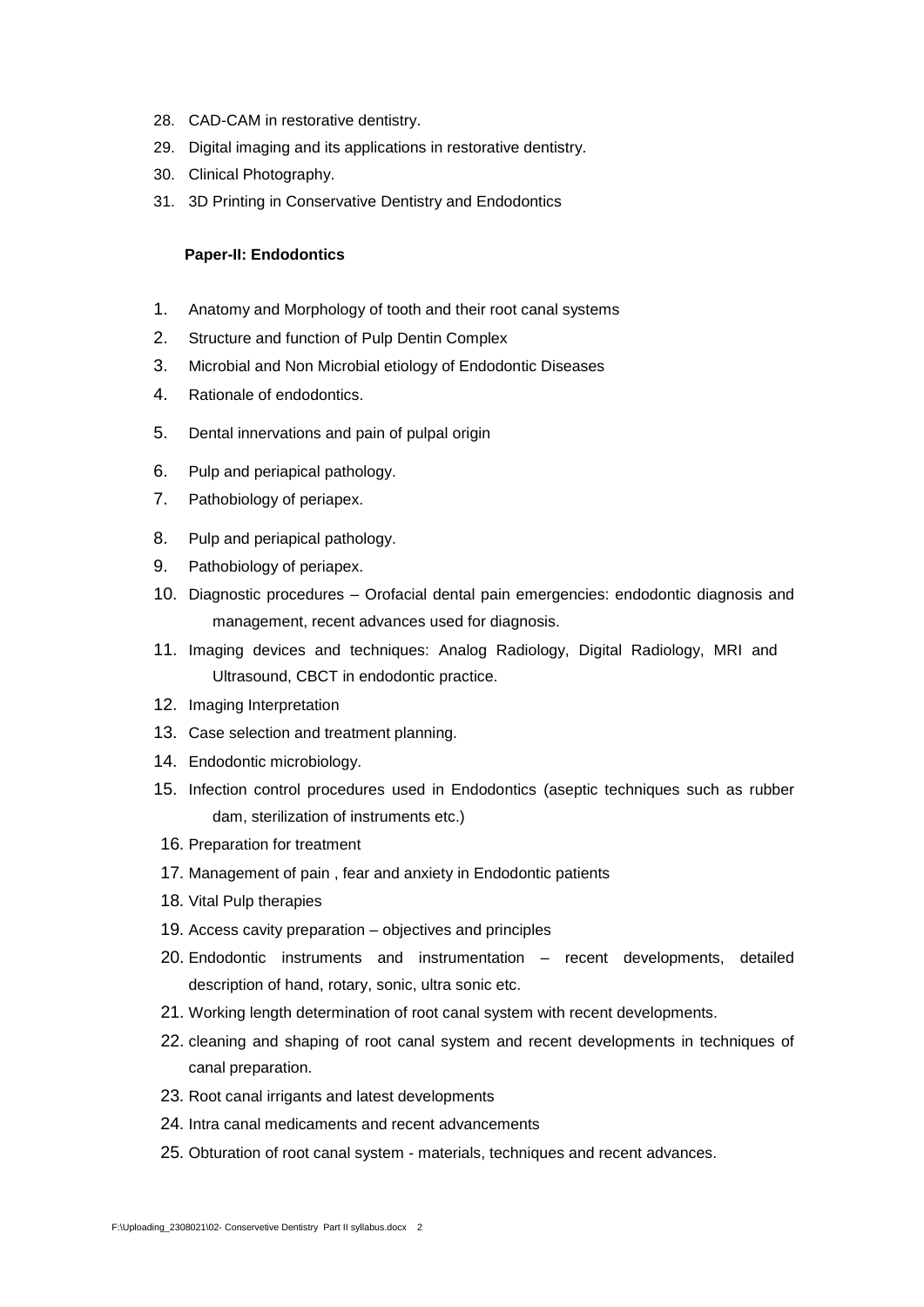- 26. Endodontic therapy in teeth with anatomical variations
- 27. Endodontic emergencies and management
- 28. Traumatic injuries and management endodontic treatment for young permanent teeth.
- 29. Endoperio interrelationship and management.
- 30. Multidisciplinary approach to endodontic situations.
- 31. Procedural errors in endodontics and their management.
- 32. Endodontic failures and retreatment.
- 33. Management of medically complex patients
- 34. Pharmacology in Endodontics including Drug interactions and laboratory tests
- 35. Resorptions and its management.
- 36. Management of teeth of Immature apex
- 37. Rhinosinusitis and Endodontic disease
- 38. Non Odontogenic toothache and chronic head and neck pain
- 39. Endodontic and Microsurgeries, recent developments in technique and devices and wound healing
- 40. Magnification in endodontics(Dental Loupes and Microscopes) .
- 41. Single visit endodontics, current concepts and controversies.
- 42. Outcomes and achieving success in long term endodontic therapy
- 43. Contemporary restoration of Endodontically treated teeth
- 44. Lasers in Endodontics.
- 45. Endodontic therapy in Paediatric
- 46. Endodontic therapy in Geriatric patients
- 47. Interrelationships of Endodontics and Orthodontics in treatment planning
- 48. Tooth discolourations and its Management
- 49. Regenerative Endodontics
- 50. Recent Advancements in endodontics- Minimally Invasive Endodontics, Guided Endodontics etc..